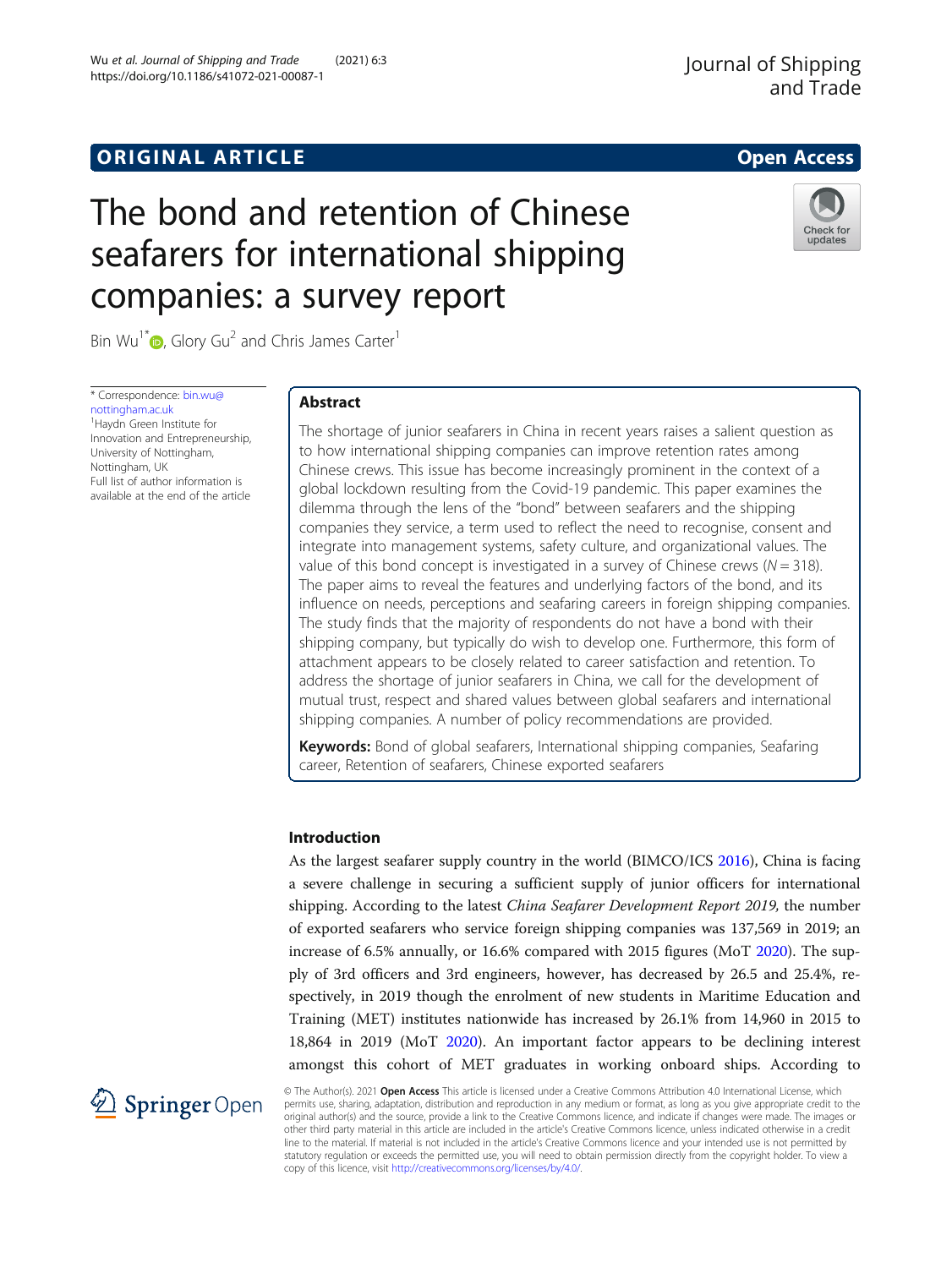statistics from the top ten MET universities and colleges in China, the average embarkation rate of graduates has declined from 36.5% in 2017 to 28.0% in 2019 and from 31% to 26.3% within the top four MET universities during the same period (MoT [2020](#page-16-0)).

Furthermore, the shortage of junior seafarer supply has been exacerbated by the Covid-19 pandemic, which has blocked the normal exchange of crews and had a significant impact on both Chinese seafarers and their families. As a result, there has been a marked shortfall in the supply of Chinese seafarers, leading to rapid growth of Chinese seafarer salaries since February 2020.<sup>1</sup>

Shortage of quality seafarer officers is not an entirely novel issue in international shipping, having been precipitated by a number of factors in the twenty-first Century, including the expansion of international merchant fleets, high mobility and several disadvantages of the seafaring occupation compared with professional shore-based jobs (e.g. social isolation, needing to leave families behind). The shortage of Chinese junior officers in recent years, however, may reflect some fundamental issues in the Chinese seafarer exporting system, for which there are a number of explanations. Given that more than eight million students graduate from Chinese universities or colleges each year, a crucial factor responsible for the shortage of Chinese seafarer supply relates to the lack of public awareness, appropriate understanding, faviourable policy and media environment for the development of seafaring careers. Other factors include a decline in the wage gap between shore-based jobs and seafarers, leading to diminished attractiveness of exported seafarers<sup>2</sup>; deficiency of English competency among Chinese graduates (Fan et al. [2018;](#page-16-0) Tang et al. [2016](#page-16-0)), and institutional barriers that do not allow foreign shipping companies to directly recruit Chinese seafarers (Wu [2004](#page-16-0); Tang et al. [2016](#page-16-0); Tang and Zhang [2019;](#page-16-0) Wu et al. [2006](#page-16-0), [2007](#page-16-0); Zhao et al. [2020](#page-16-0)).

However, we argue that such explanations ignore an important fact that shipping companies are not homogeneous in how they treat Chinese crews, leading to differences in retention rates and levels of appreciation from Chinese seafarers. To fill this knowledge gap, this paper draws attention to the phenomenon of the bond between Chinese-exported seafarers and international shipping companies to reveal their recognition, psychological status and intention to follow a seafaring career and provide longterm service to trusted shipping companies. In particular, this paper aims to address the following questions: 1) What are the features and underlying factors of the bond between Chinese-exported seafarers and international shipping companies? 2) How does the bond influence their needs, perceptions and seafaring careers in the international shipping? 3) What are the policy implications for international shipping companies to help attract and retain committed and highly skilled seafarers for long-term service?

The arguments are organised across six sections. Section 2 provides a brief background and methodology of survey design and delivery. Section 3 provides the definition and measurement of "bond" and associated profiles of the respondents to the survey. Section 4 focuses on the distribution of the bond among respondents and key

<sup>&</sup>lt;sup>1</sup>China Crew's Remuneration index [in Chinese] at: [https://www.xindemarinenews.com/m/view.php?aid=27468,](https://www.xindemarinenews.com/m/view.php?aid=27468) accessed on 15/04/2021.

 $2$ The decline of the wage difference between shore and off-shore job is listed as one of most important factors contributing to the decline of the attractiveness of seafarer career in an internal document of the MoT recently: Framework for the research on the attractiveness of seafaring occupation (in Chinese).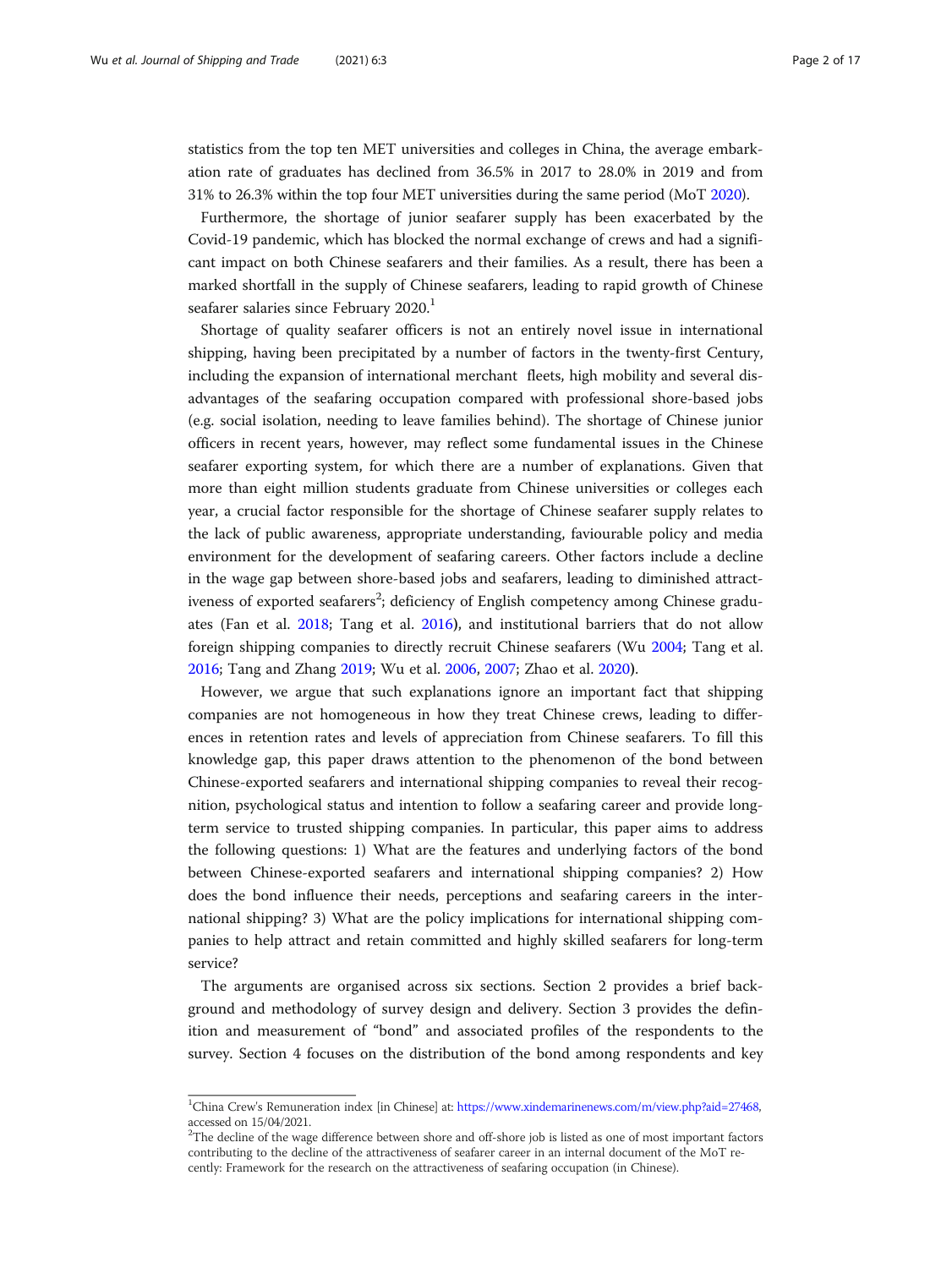factors underpinning it, and Section 5 illustrates features of different groups in terms of needs, perceptions and career planning. The paper closes with a summary of research findings and policy implementations.

#### Background and methodology of the research design

The inspiration for this paper can be traced back to 2006, when the authors attended the first Shengzhen International Maritime Forum, organised under the theme: "How to develop quality seafarers to meet the increasing demand in the global labour markets" (Wu [2006](#page-16-0)). In the subsequent Winter of 2006–07, the first author of this paper spent 73 days onboard two international merchant vessels with Chinese crews (a Bulk Carrier with Singapore Flag, a Chemical Tanker with Norwegian Flag) to learn about their attitudes, stories, and opinions on seafaring careers, as well as their perceptions and comments on their relationship with the shipping company (Sampson and Wu [2007](#page-16-0)). For updated information and the latest development of Chinese seafarers in foreign shipping companies, a second field research study was undertaken in China between 2017 and 2018 using a combination of quantitative and qualitative methods.

The qualitative research took place in Beijing, Shanghai and Dalian in the summer of 2017 for two weeks. It involved a series of visits to two crew agencies (one state-owned and one private) and three representatives of shipping company offices (Japanese, Hong Kong, and other Asian locations respectively) to: 1) observe and communicate with official Chinese crews who were preparing their voyage on board ships; 2) conduct interviews with staff and Chinese crews to learn the processes and challenging issues related to the theme of this project; 3) develop and test hypotheses related to career development of Chinese seafarers onboard foreign ships; 4) explore the access to and pathways for the dissemination of surveys to Chinese crews as a later phase of the research. With a broad theme of career development and constraints upon Chinese seafarers, representatives from foreign shipping companies, crewing agencies and Chinese seafarers were asked to offer their opinions, comments and explanations in one-hour unstructured interviews. In total, 12 interviews were conducted, of which three were with active seafarers (one cadet and two senior officers). The remaining eight interviews involved shipping company representatives and crewing agency managers, of which one was a non-Chinese Captain working in a Chinese crewing agency responsible for training in English language and competence assessment.

The transcription and analysis of the 12 interviews led to the emergence of a common theme of interest and the subsequent focus of this report: the bond between Chinese seafarers and foreign shipping companies, and a draft survey to examine this. The survey consisted of four sections: First, personal background and seafaring mobility experience; second, satisfaction and plans for a seafaring career; third, perceptions and evaluation of the exported seafarer experience; and fourth, comments on the trends and performance of Chinese exported seafarers. The survey was primarily focused upon capturing the view of respondents with regards to their bond with shipping companies, its relationship with their movitation as an exported seafarer and impact on satisfaction and career development plans. The voluntary and anonymous nature of participation was emphasised at the outset of the survey, and no identifiable information relating to participating shipping companies or crew agencies was revealed.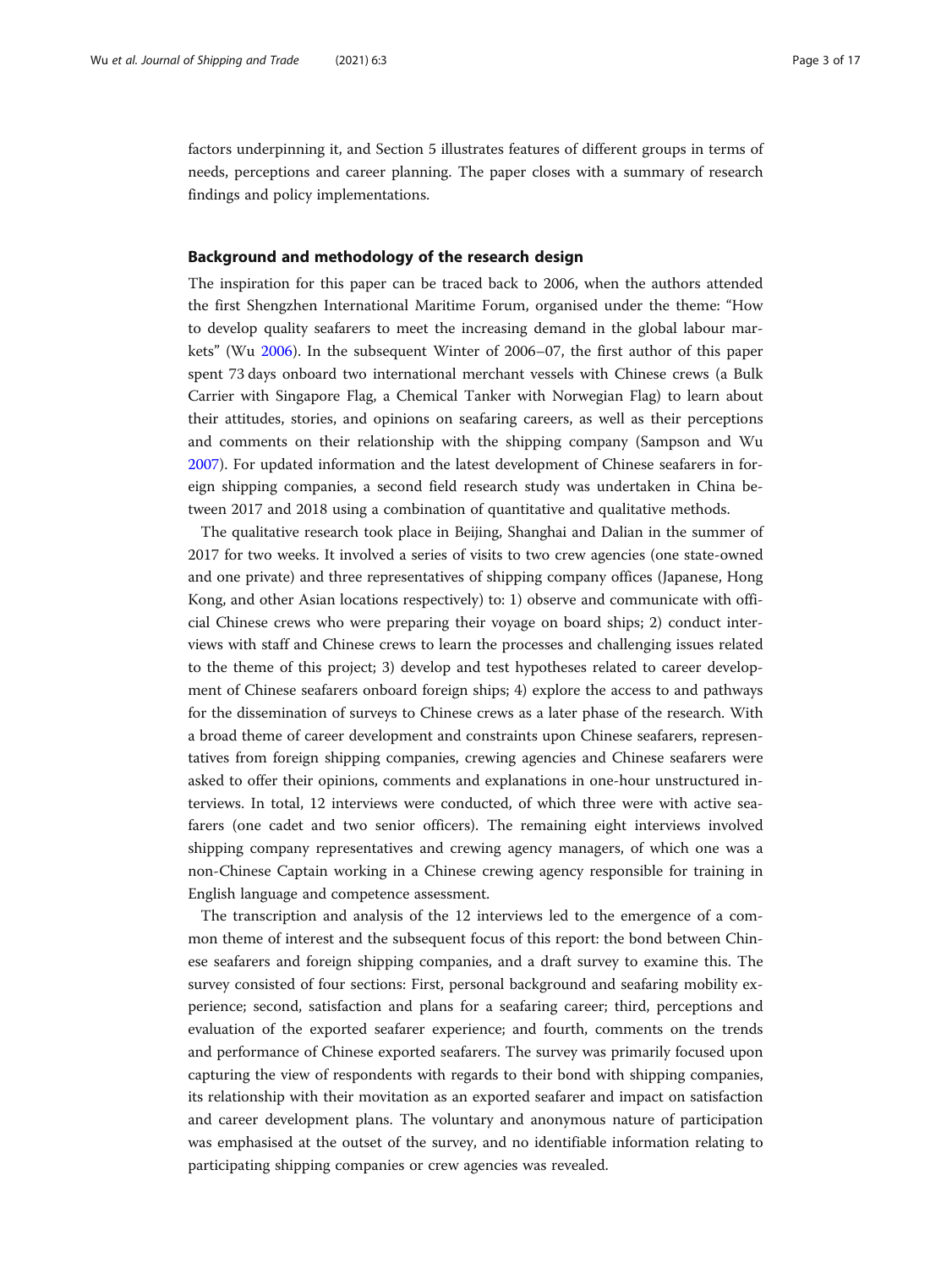A pilot survey was conducted in a foreign shipping company involving 80 Chinese crews. Based upon the preliminary analysis and assessment on the results from the pilot survey, a further amendment was made to examine the mobility experience of the seafarers and elaborate on factors related to their selection of foreign companies. After this amendment, the finalised survey was disseminated through crewing agencies across China.

To minimise sampling bias, the following criteria were applied in disseminating and selecting valid surveys: 1) Whenever possible, comprehensive coverage of international fleets from Western, Chinese (e.g. Hong Kong, Singapore and Taiwan) and other Asian locations (e.g. Japan, South Korea and India) was attempted; 2) The sample included different types of Chinese crewing agencies in terms of ownership (state vs. private), geographic location (north and south China), and size (large: > 4000, medium: 1000–4000, small: < 1000 in terms of Chinese crews); 3) The sample included all types of Chinese crews in relation to employment status (i.e. state-owned enterprise (SOE) employees, agent seafarers with long contracts, and "free seamen") and rank (senior, junior officers and ratings, referring to unskilled/semi-skilled crews working in the deck or engine room); 4) The sample included active seafarers onboard or on-leave; 5) The sample included no more than 20 respondents for each fleet or medium crewing agencies.

Adhering to the above criteria, the finalised surveys were disseminated between August and October 2018 via a range of channels, including shipping companies, crewing agencies and training courses attended by officers on leave. After a process of validity checking against the quality of the survey and taking into account the principles above, a total of 318 surveys were included in the dataset for further analysis and presentation in this report. However, we do not claim that the sample included in our survey can represent the full distribution of Chinese exporting seafarers, and acknowledge elements of sample bias, including: a relative overemphasis in the sample of seafarers from coastal regions, and less attention paid to SOE companies: an important source of Chinese exporting seafarers.

## Definition of bond and profiles of respondents

The term bond in this paper is used to refer to the psychological phenomenon amongst Chinese-exported seafarers, who want to share their personal identity with, or are willing to become, a member of foreign shipping companies that they are serving, despite there being no direct, formal employment contract between them. Under the current regulation system in China, no labour market is open to foreign employers directly, so they have to go through the channel of intermediary labour brokers to search, recruit and sign both employment and boarding (voyage) contracts with foreign companies. In the case of exported seafarers, labour brokers are those licensing to Chinese crew agencies (other sectors involve Chinese labour exporting include, among others, nurses and air crews).

Despite the complicated and tripartite relationship described above, bonding was a common topic of interest mentioned by shipping company representatives, Chinese crewing agents and seafarers. The following is a quote reflecting the concept of bonding among Chinese crews: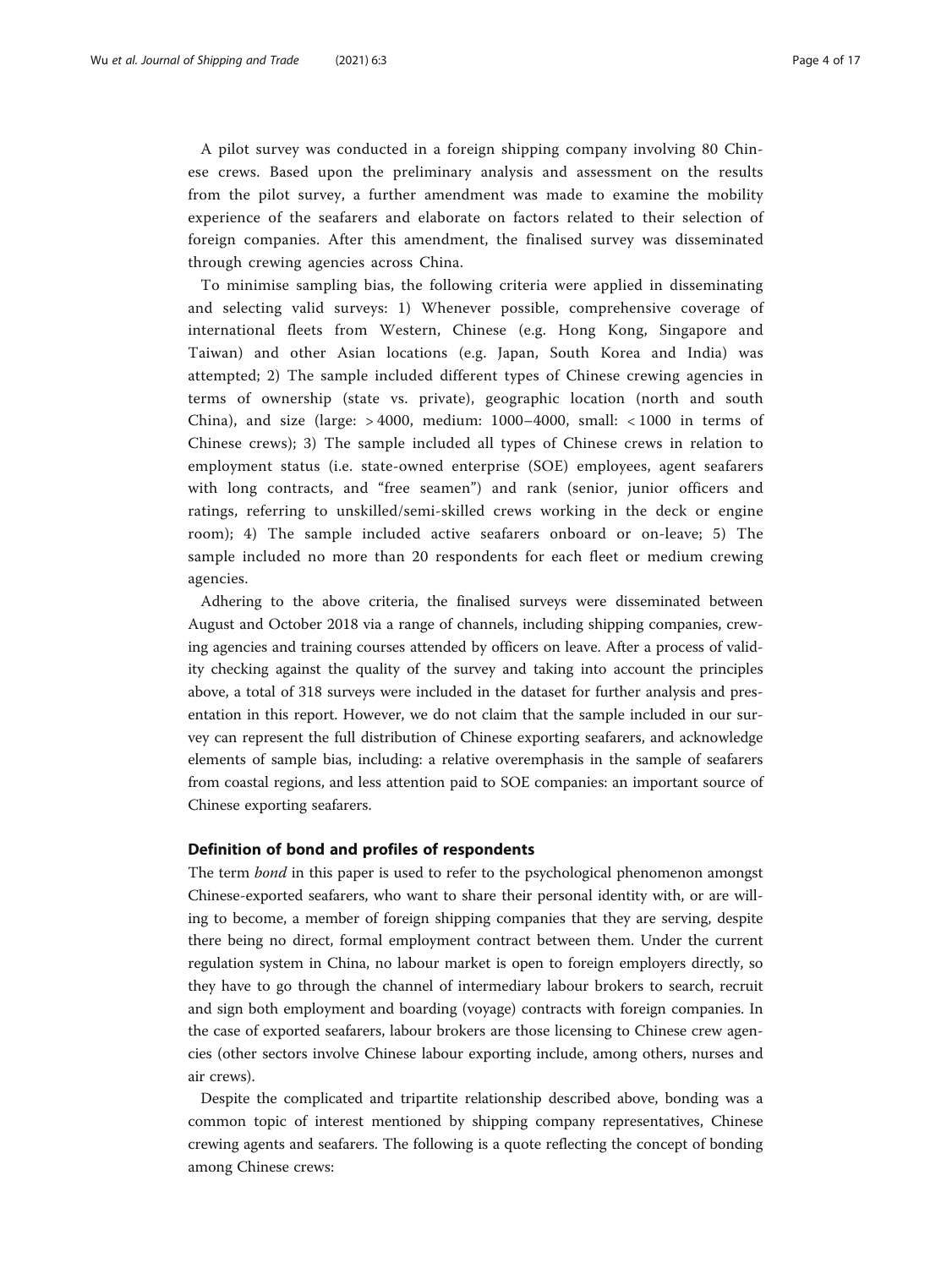"To be honest, I don't think that my belonging to a foreign shipping company is strong at moment although I desire to be recognized by a company as its employee for a long-term service.

#### [Could you say that you belong to this manning agent?]

Not sure because it provides the expatriate services only.

[could you say that you belong to your current ship company?],

Of course not. It is not good at all for a seafarer who doesn't have a feeling of belonging to. I wish to become an employee of a foreign shipping company eventually not just in name but also in welfare and pay package" (Mr. Wang, First Officer)

The desire to be a member of a shipping company is not merely for the purpose of a long-term service, but involves shared values with a shipping company as reflected by the quote below:

"In fact, I was treated well in the previous company in terms of pay and promotion, but I didn't have the feeling of belonging to it. This is because the way the company was run was totally based upon commercial principles. As a senior officer, however, I am concerned about the safety of the ship and crews, and also have a long-term perspective of our seafaring career in the company. In contrast, the current ship company with a long history has a good reputation in international shipping. What you can see is honesty, seriousness and high standards, which makes me feel just like a member of the company. This was reason why I decided to move from that company to the current one". (Chief Engineer Cheng)

The above quote suggests that shipping companies may have different approaches to the bond of Chinese seafarers. This is expressed by the two contrasting opinions:

"We want to keep seafarers to continue to work with us so that we keep their 'heart' (commitment and loyalty) with us. If their 'heart' is not here, never put them onboard, not only because it involves the safety of hundreds of millions of US Dollars of assets, but also the safety of over twenty lives and their families." (Capt. L, a Japanese shipping company representative)

"In fact, foreign shipowners avoid talking about the issue of the 'feeling of belonging', because they are unwilling to give Chinese crews a promise of long-term employment. For this reason, the shipowner's strategy is to transfer the risk to Chinese crew agencies". (Capt. W, a private crew agency manager)

Nonetheless, it is possible to identify a trend with shipping companies paying increasing attention to the bond of Chinese seafarers, which the quote from a shipping company representative exemplifies: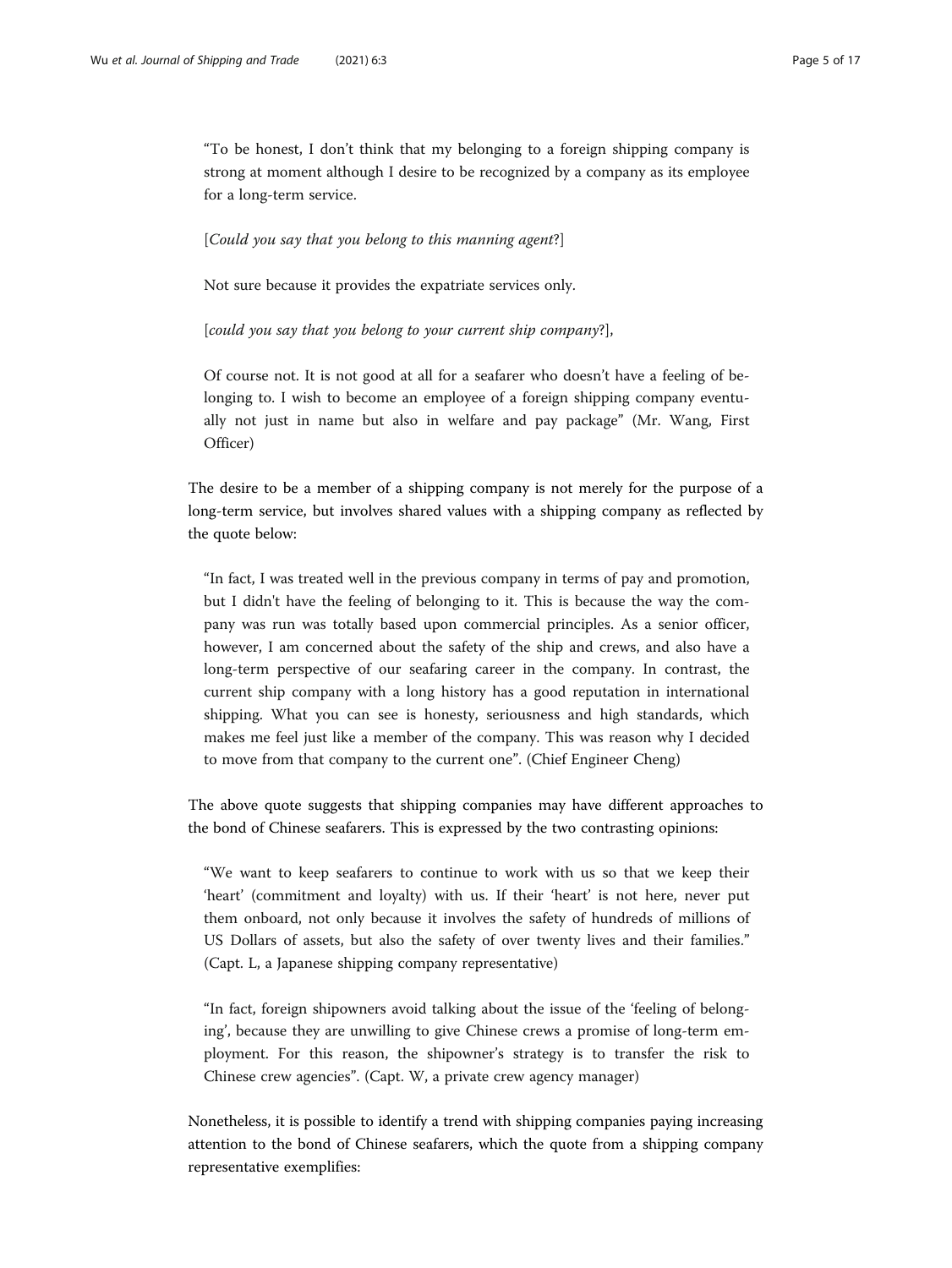"There is a close correlation between appreciation and accountability among Chinese crews. There are two types of responsibility: one comes from the shipping company and crew members have no choice but follow (required behaviour), another comes from seafarer's initiative (voluntary behaviour), who are willing to do something for the company. In recent years, there is an increase of people holding the second attitudes. Our company has begun to pay attention to develop their belonging and appreciation among Chinese crews, in particular these key persons [i.e. Top 4: Captain, Chief Engineer, First Officer, Second Engineer]".

Two conclusions can be drawn from the above quotes. First, bonding is of common interest and is now regularly debated among shipping companies, with Chinese agents and crews showing that different people may have different approaches. Second, bonding offers an effective means for us to recognise and distinguish exporting seafarers into different groups according to their attitudes, perceptions and psychological attributes in relation to the relationship with foreign shipping companies.

To measure this bond, we provided five options to the survey question, "Do you feel that you are an actual member of a shipping company, despite having no formal employment contract signed with it?": 1) Yes, I feel, 2) Yes, I wish, 3) I am not sure, 4) I don't think so, 5) Difficult to say.

Turning to the profiles of respondents, the mean age of respondents in the sample was 35.3 years old, of which 78.5% were from the coastal region, 17.3% from the central region and only 4.2% from the western region. At the time of the survey, 74.6% of respondents were married, and 70.5% of their parents are rural hukou holders, leaving the rest as urban hukou. Furthermore, 19% held a university degree, 47.6% had vocational education, leaving one-third (33.3%) who completed middle school education (mainly senior high school). In term of rank distribution, senior and junior officers were similar in size, sharing 62%, leaving the rest (38%) as ratings. The average length of seafaring career and their servicing as exported seafarers were 10.9 years and 7.5 years, respectively. Table 1 provides a summary of the sample of the seafarers' profiles:

With regards to employment status (defined as a long-term contract signed with SOE shipping company or crewing agency), Table [2](#page-6-0) shows that 44.4% define themselves as "free seaman", the largest group among respondents, followed by those from crew agencies (38.9%) and SOE companies (16.7%). The average age of respondents from crew agencies was 31.8 years old; the youngest group compared with 38.3 years old of free seamen, intermediated by seafarers from SOE companies at 35.8 years old. With regards to the length of current employment status, on average, those from SOE companies reported 11.1 years, those from crewing agencies 6.8 years, while free seamen reported 8.8 years. It is noted that free seamen represent 52.5% of senior officers and ratings, while seafarers depending on crewing agencies represent nearly 60% of the junior officers.

| Table 1 Profiles of respondents by age, education, rank, seafaring and exporting length (years) |  |  |  |  |  |  |  |  |  |  |  |
|-------------------------------------------------------------------------------------------------|--|--|--|--|--|--|--|--|--|--|--|
|-------------------------------------------------------------------------------------------------|--|--|--|--|--|--|--|--|--|--|--|

| Age       | %    | Education                             | % | Rank                | % | Seafaring   | %    | Exporting    | %    |
|-----------|------|---------------------------------------|---|---------------------|---|-------------|------|--------------|------|
| < 30      | 30.8 | University 19.0 Senior 31.8 $\leq$ =5 |   |                     |   |             | 31.0 | $\leq$ $=$ 5 | 46.3 |
| $30 - 39$ | 30.2 | Vocation                              |   | 47.6 Junior         |   | $30.2$ 6-10 |      | 28.2 6-10    | 31.5 |
| > 40      | 38.1 | M School 33.3                         |   | Ratings $38.1 > 10$ |   |             |      | $40.8$ $>10$ | 22.2 |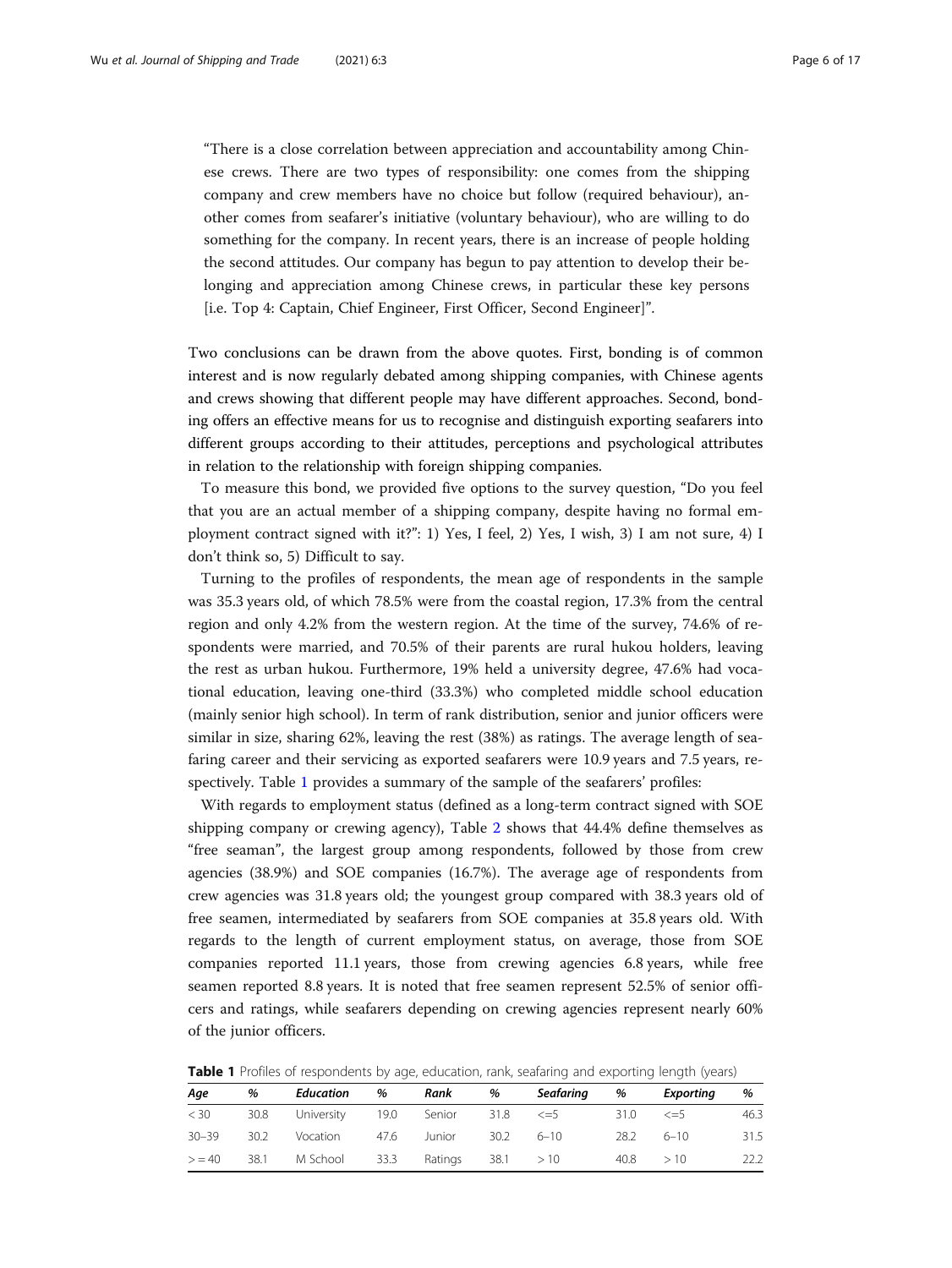| Category    | No. | %    | Aae  | <b>Duration</b> | <b>Senior</b> | Junior | <b>Ratings</b> |
|-------------|-----|------|------|-----------------|---------------|--------|----------------|
| SOE company | 52  | 16.7 | 35.8 | 11.1            | 21.2          | 15.2   | 14.2           |
| Crew agency | 121 | 38.9 | 31.8 | 6.8             | 26.3          | 59.8   | 33.3           |
| Free seamen | 138 | 44.4 | 38.3 | 8.8             | 52.5          | 25.0   | 52.5           |
| Total/Mean  | 311 | 100  | 35.4 | 8.4             | 100           | 100    | 100            |

<span id="page-6-0"></span>**Table 2** Seafarers' age, duration and distribution by employment status and rank (years, %)

Note: bold is to highlight

For mobility experience, the respondents can be distinguished from two interwoven respects: movement between foreign ship companies, and movement between crew agencies. Table 3 shows 48.2% of the respondents had kept their job in their current ship company ("one only" category), which was slightly higher than those in the same category in the current crewing agency (53.4%). The mobility rate, however, varied significantly, depending upon the employment status and the rank. For instance, seafarers from SOE companies and crewing agencies are more likely to be sent by the same crew agency (around three-quarters) and also stay in the same foreign company vessels (over 50%). By contrast, only 38% of free seamen stay in one shipping company and more than 70% experienced moving between two or more crewing agencies. Furthermore, senior officers reported higher mobility, as only 30% of the former stay in the same shipping company, 25% lower than other ranks. It is noted that junior officers were more likely to stay in one crewing agency (over 70%) in order to develop their seafaring career.

#### Distribution of bonded seafarers and key underpinning factors

Table [4](#page-7-0) shows that 41.3% confirm that they feel a bond, while the remainder (58.7%) do not have such a feeling. Despite the majority of respondents reporting a lack of bond, 27.1% expressed their desire to possess such a bond with the shipping companies. As a result, we classify 68.4% of respondents as falling into the category of "**bonded**", nearly one in five (19.7%) in *neutral* (including "not sure" and "difficult to say" responses) and the remainder  $(11.9\%)$  in **detached** ("don't think so"). The majority (twothirds) of exported seafarers in our survey reported a bond with shipping companies, to some extent.

Table [5](#page-7-0) presents the characteristics of the different groups in relation to the bond and the significant differences between respondents in terms of education, employment

| Category   | <b>Item</b>    | Ship company |        |      |          | Crew agent |      |  |
|------------|----------------|--------------|--------|------|----------|------------|------|--|
|            |                | One only     | 2 to 3 | >3   | One only | 2 to 3     | >3   |  |
| Employment | SOE company    | 51.3         | 25.6   | 23.1 | 77.1     | 14.3       | 8.6  |  |
|            | Crew agency    | 57.4         | 32.4   | 10.2 | 74.6     | 20.2       | 5.3  |  |
|            | Free seamen    | 38.0         | 36.1   | 25.9 | 28.2     | 54.0       | 17.7 |  |
| Rank       | Senior officer | 30.1         | 33.7   | 36.1 | 37.9     | 43.7       | 28.4 |  |
|            | Junior officer | 55.1         | 35.9   | 9.0  | 71.1     | 26.5       | 2.4  |  |
|            | Rating         | 56.6         | 30.3   | 13.1 | 52.3     | 35.8       | 11.9 |  |
| Mean       |                | 48.2         | 32.9   | 18.8 | 53.4     | 35.5       | 11.1 |  |

Table 3 Mobility of respondents across ship company and crew agency (%)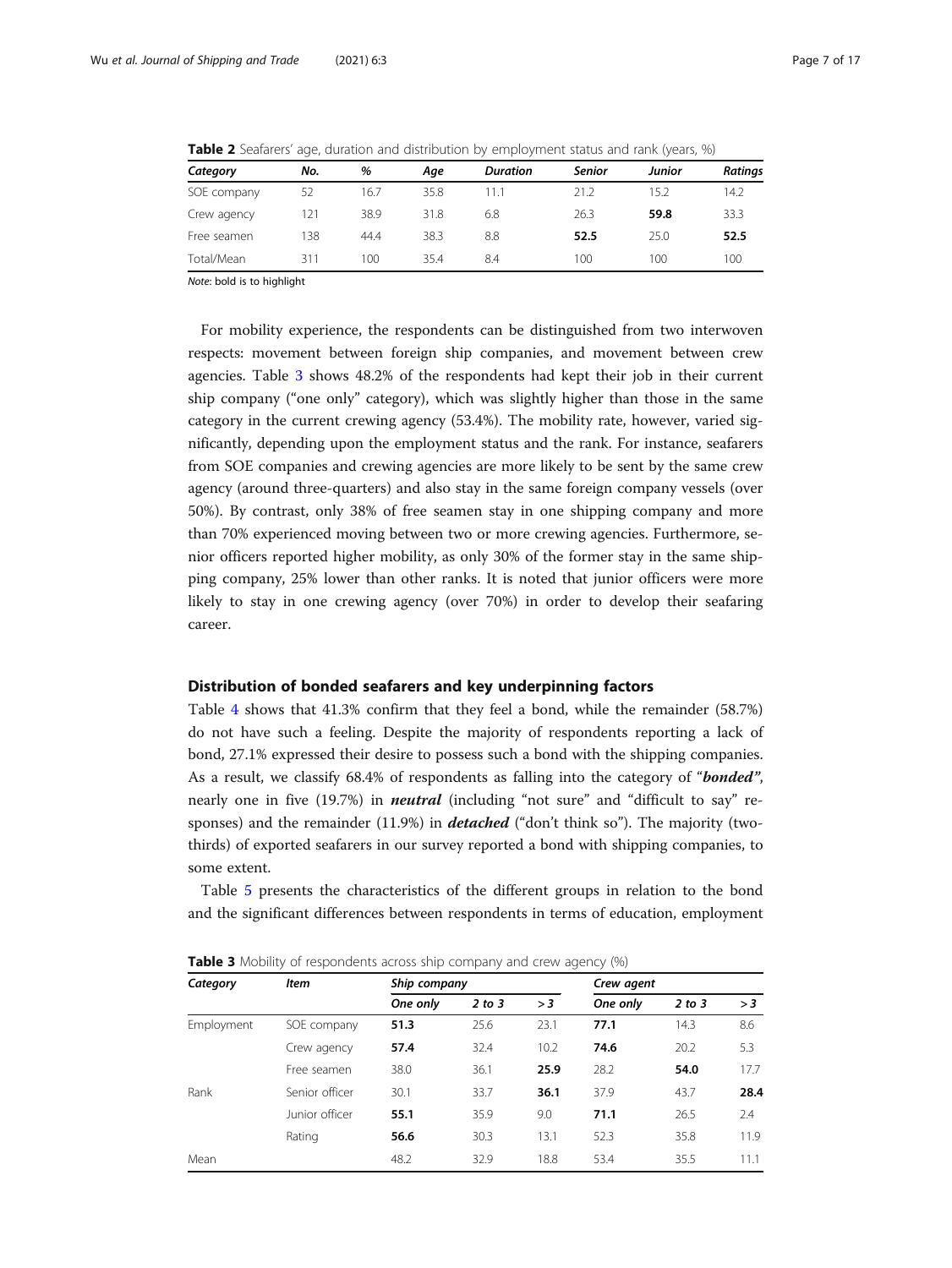|                  | No  | %    | <b>Cum.</b> % | Category       |
|------------------|-----|------|---------------|----------------|
| Yes, I feel      | 128 | 41.3 | 41.3          | <b>Bonded</b>  |
| Yes, I wish      | 84  | 27.1 | 68.4          |                |
| Not sure         | 45  | 14.5 | 82.9          | <b>Neutral</b> |
| Don't think so   | 37  | 11.9 | 94.8          | Detached       |
| Difficult to say | 16  | 5.2  | 100           | <b>Neutral</b> |
| Total            | 310 | 100  |               |                |

<span id="page-7-0"></span>Table 4 Feelings of membership in relation to the shipping company

status, mobility and multicultural crewing experience, and cultural background of the shipping company.

A number of observations can be drawn from Table 5. First, bonding is related to the retention rate, which is indicated from the finding that 77.2% of the respondents without mobility experience (one shipping company only) fell into the category of the bonded group, nearly 20% higher than those who had mobility experience of 2 or 3 shipping companies. However, the reverse was not true, as nearly three-quarters of highly mobilised seafarers (> 3 times) reported considerable levels of attachment. Indeed, correlation analysis indicates that greater reported attachment was significantly related to lower mobility with shipping companies  $[(r=.13, p < .05)]$ , though the relationship was not statistically significant for the mobility among crewing agents  $[(r = .11,$  $p = .08$ ).]

Second, bonding was also closely related to the partnership between shipping companies and crewing agencies with regards to the following observations:

| Factor                     | Item           | <b>Detached</b> | <b>Neutral</b> | <b>Bonded</b> |
|----------------------------|----------------|-----------------|----------------|---------------|
| Mobility: shipping company | One only       | 8.1             | 14.6           | 77.2          |
|                            | $2-3$ times    | 17.4            | 23.3           | 59.3          |
|                            | $>$ 3 times    | 8.0             | 18.0           | 74.0          |
| Mobility: crewing agent    | One only       | 8.8             | 16.2           | 75.0          |
|                            | $2-3$ times    | 14.3            | 27.6           | 58.2          |
|                            | $>$ 3 times    | 12.9            | 6.5            | 80.6          |
| Employment status          | SOE employee   | 13.7            | 23.5           | 62.7          |
|                            | Agent seafarer | 6.8             | 16.1           | 77.1          |
|                            | Free seaman    | 16.4            | 20.9           | 62.7          |
| Education                  | University     | 16.9            | 11.9           | 71.2          |
|                            | Vocational     | 6.8             | 18.9           | 74.3          |
|                            | M school       | 16.8            | 25.7           | 57.4          |
| Multination experience     | Yes            | 10.6            | 14.8           | 74.6          |
|                            | <b>No</b>      | 12.5            | 26.8           | 60.7          |
| Culture of ship company    | Chinese        | 7.9             | 18.1           | 74.0          |
|                            | Non-Chinese    | 17.3            | 21.8           | 60.9          |
| Total                      |                | 11.9            | 19.7           | 68.4          |

Table 5 Distribution of responses by type of bonding and various factors

Note: bold is to highlight differences between bonded and other groups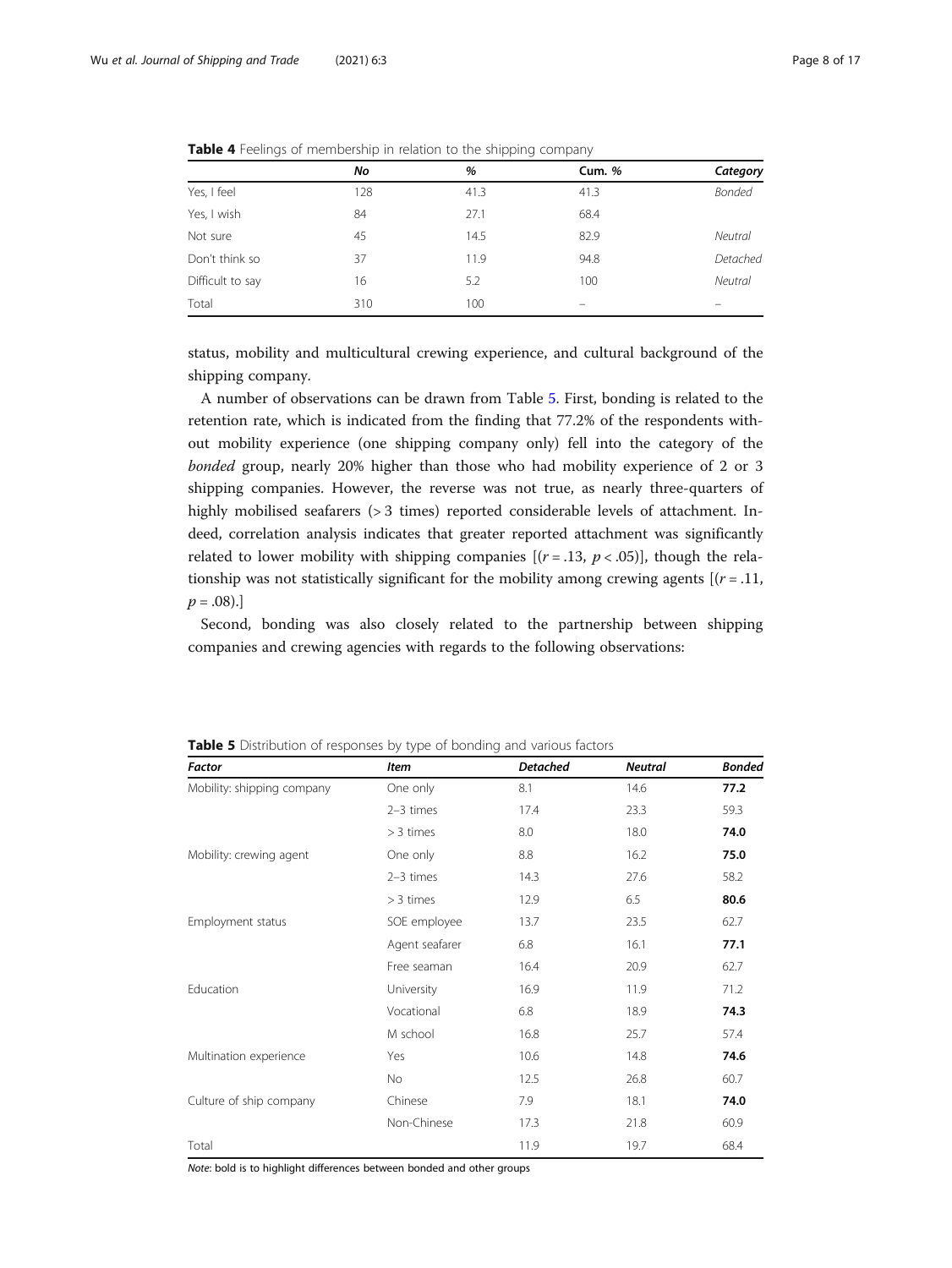- 1) Over three-quarters (77.1%) of agent seafarers fell into the bonded group, 15% higher than their counterparts from SOE seafarers and free seamen;
- 2) Three-quarters of respondents who reported a stable relationship with the crewing agency (i.e. one agency only) fell into the *bonded* groups, a percentage much higher than the average of 68.4%. Post-hoc analysis of variance indicated that free seamen reported significantly lower attachment compared to agent employees ( $p < .001$ ) but not SOE employees ( $p = .33$ ), with employment status a significant factor determining level of attachment  $[F(2, 300) = 5.83, p < .01]$ .

Third, those with experience of high mobility among shipping companies and crewing agencies, did not necessary fall into the neutral or detached groups. Rather, such experience provides opportunities for them to compare differences between shipping companies or crewing agencies, and then "settle-down" and develop their bond with their current shipping company. The findings of our survey shown in Table [5](#page-7-0) support this claim, as over three-quarters and over 80% of high mobile respondents fell into bonded group.

Fourth, in relation to factors underpinning bonding, Table [5](#page-7-0) shows that:

- 1) The number of graduates from universities (71.2%) and vocational institutes (74.3%), in particular, reported greater bonding than those from secondary education (57.4%). Post-hoc analysis of variance indicated that respondents with school level education reported significantly weaker bonding compared to those with vocational qualifications ( $p < .001$ ) but not those with university education  $(p=.08)$ . Overall, education level is a significant factor in determining the level of bond  $[F(2, 305) = 5.64, p < .01)].$
- 2) Multicultural working experience could also contribute to bonding as threequarters of respondents were in the bonded group, nearly 15% higher than those without such experience;
- 3) Among shipping companies, respondents from Chinese cultural background companies were also 15% higher than their counterparts working for Western or other Asian shipping companies. Univariate analysis confirms that respondents with Chinese shipping experience reported significantly greater bonding to their employer compared to those without,  $F(1, 302) = 10.35$ ,  $p < .001$ . In contrast, respondents with other Asian shipping experience reported significantly weaker bonding with their shipping companies compared to those without,  $F(1, 302) =$ 6.40,  $p < 0.01$ , while Western shipping experience was found to have a significant effect on bonding.
- 4) There was no significant correlation between bonding and age, rank, region of home, marriage status, length of seafaring and service as exported seafarers.

#### Needs, perceptions and planning of seafaring career

The concept of bonding offers insight to Chinese seafarers in terms of their needs, perceptions and planning their seafaring careers in this sector.

Through multiple choice responses in relation to factors influencing their selection of foreign shipping company, Table [6](#page-9-0) shows the range of common needs and priorities for seafarers. Good conditions of the vessel was ranked top by 85.5% of the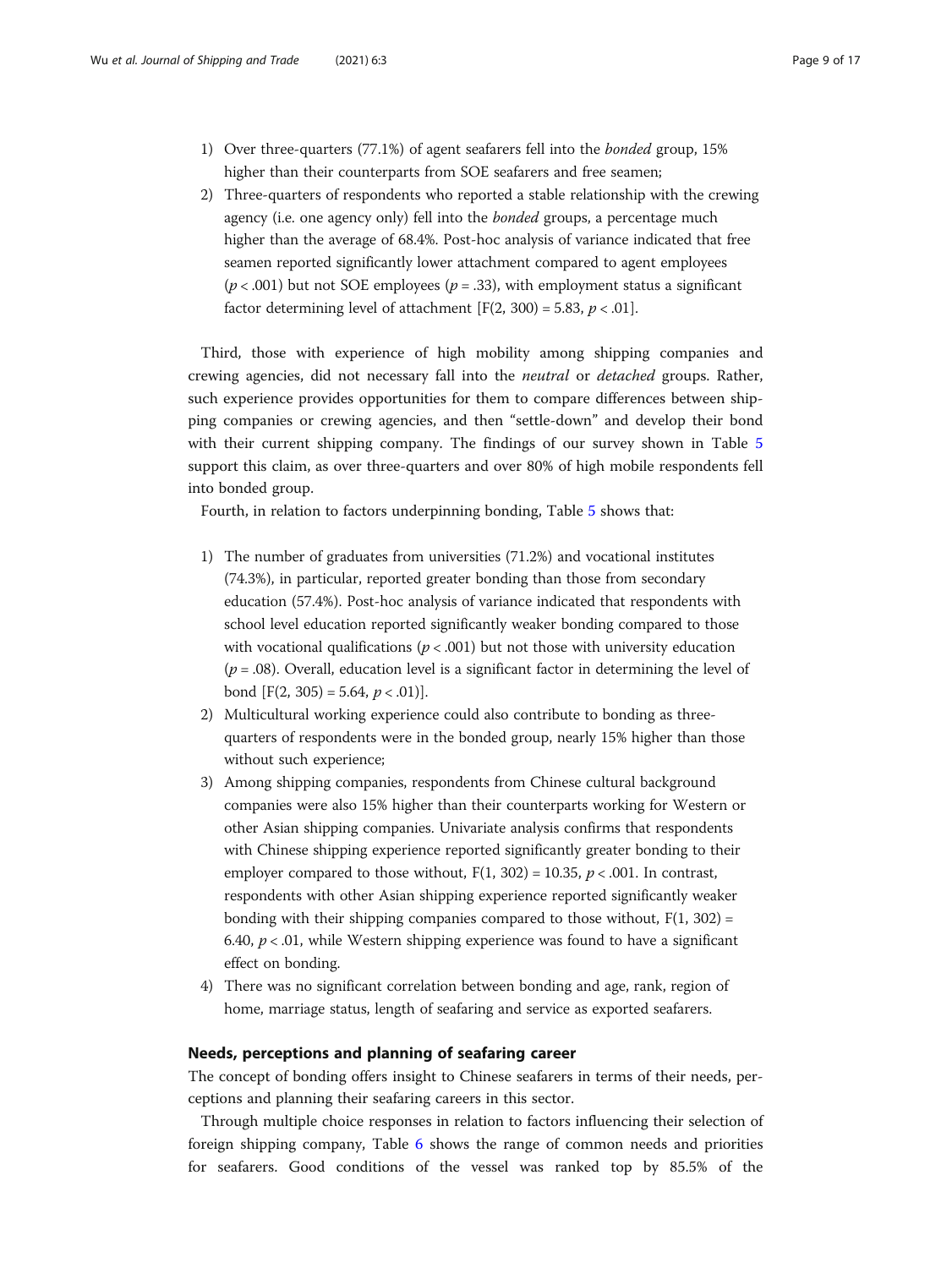| No.            | <b>Item</b>              | No. | %    | <b>Bonding</b> |      |  |
|----------------|--------------------------|-----|------|----------------|------|--|
|                |                          |     |      | No             | Yes  |  |
| 1              | Vessel condition         | 272 | 85.5 | 86.7           | 85.4 |  |
| $\overline{2}$ | <b>Management system</b> | 251 | 78.9 | 68.4           | 84.9 |  |
| 3              | Safety culture           | 250 | 78.6 | 65.3           | 85.4 |  |
| $\overline{4}$ | Decent wage              | 228 | 71.7 | 67.3           | 75.5 |  |
| 5              | <b>Care of families</b>  | 219 | 68.9 | 62.2           | 73.6 |  |
| 6              | Job security             | 216 | 67.9 | 58.2           | 73.1 |  |
| $\overline{7}$ | Food onboard             | 215 | 67.6 | 68.4           | 67.9 |  |
| 8              | Promotion opportunity    | 192 | 60.4 | 62.2           | 60.8 |  |
| 9              | Training opportunity     | 167 | 52.5 | 51.0           | 53.8 |  |
| 10             | Ship type/route          | 162 | 50.9 | 61.2           | 46.2 |  |
| 11             | Enterprise culture       | 111 | 34.9 | 32.7           | 36.3 |  |

<span id="page-9-0"></span>

| Table 6 Factors for selecting ship company by bonding |  |
|-------------------------------------------------------|--|
|-------------------------------------------------------|--|

Notes: The item "No" of bonding include "neutral" and "detached" in Table [5;](#page-7-0) bold indicates significance at  $p < .01$ 

respondents, followed by a comprehensive management system (78.9%) and safety culture (78.6%), whilst decent salary was ranked in 4th place (71.7%). It is worth noting that over two-thirds of the respondents expressed concern about the attention paid by the shipping company to their families, job security, food and welfare onboard, ranked from 5th to 7th respectively. These findings are confirmed by a representative of a Japanese ship company who highlighted the importance of a good welfare package in the Chinese context, with an emphasis on familial values, responsibility, and childhood education:

"If a ship company wants its crews to gain a feeling of belonging or loyalty to it, a number of conditions must be met. The first is the establishment of its enterprise culture. The second is taking care of seafarers' families. The third is an annual pay system, family insurance, education fund for their children. So, the salary of your crews may not necessarily be the best in the labor market, but a comparative advantage in welfare package could still attract and retain commitment seafarers to work with you for long term." (Capt L, 2017)

It is noted that career development factors including promotion and training opportunities were of concern to 60.4 and 52.5% of the respondents, respectively, and just over a half paid attention to the ship type and route. Interestingly, enterprise culture and communication factor were listed at the end, mentioned by a little more than onethird of the respondents (34.9%).

The boldened cells in Table 6 reflect significant statistical differences in responses, confirmed by T-Test analysis  $(p < .01)$ . Distinctive needs among the respondents can be revealed from the different groups from the perspective of the bonding. Subsequently, a number of observations can be drawn:

First, differences between groups can be identified from different priorities in their needs. For instance, safety culture was listed as top priority by bonded seafarers, which is in contrast to their counterparts who favoured good conditions of the ship as the most important.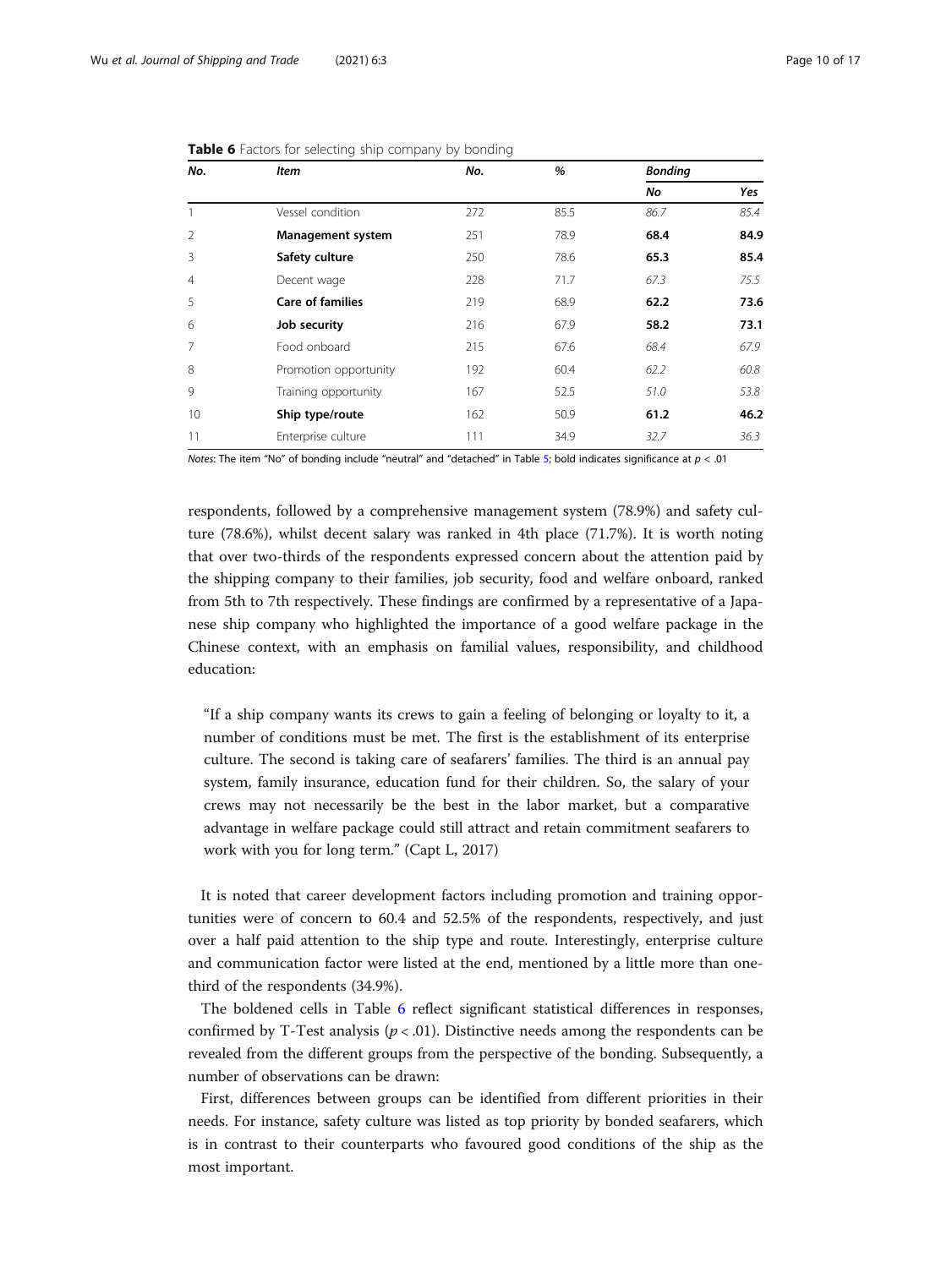Second, differences between exported seafarers can be further recognised from other characteristics listed in Table [6](#page-9-0). For instance, compared with others on vessel conditions and food/welfare onboard, bonded seafarers typically placed more emphasis upon the management system, seafarer families and job security and less to ship type and voyage route.

Moving to training opportunities, Table 7 shows that the vast majority (85.8%) of the respondents reported attending at least one of shore training courses. However, bonded seafarers reported more chances to attend training courses than others. With respect to differences between shipping companies in terms of investment on seafarer training, a small difference is noted in the number of the respondents who had yet to receive training (1.6% more respondents without Western shipping experience reported receiving no training compared to those with the experience). However, no significant impact of Western shipping experience is found on training opportunities, despite descriptive indications that those with Western shipping experience are more likely to encounter multiple training opportunities than those without.

With respect to which shore-based training courses are helpful, Table [8](#page-11-0) shows that safety and technical training are ranked top (78%) and second (61%), respectively, followed by environmental protection, management systems, international regulation, and enterprise culture. While there was no significant difference between seafarers in terms of safety and technical training, bonded seafarers were likely to place more emphasis or appreciation on courses covering content such as environment protection, management systems, international regulations and enterprise culture.

With respect to the impact of bonding on the retention and promotion of seafaring career, our survey shows that about three- quarters (73.7%) of the respondents confirmed a plan to end their seafaring career, of which 61% suggest a time frame of 5 years. A relatively small proportion of the respondents gave a clear indication regarding their position when consulted for the seafaring career, which accounts for less than 30%, leaving the majority of over 70% to 'neutral' or 'depending' responses. Further to differences of the respondents to above questions, Table [9](#page-11-0) shows that those who indicated that bonded seafarers were significantly less likely than their counterparts in other groups to intend on ending their seafaring career, and giving negative advice on seafaring career to others.

Given the importance of multicultural experience for the career development of Chinese seafarers, we asked the respondents to indicate their preferences in relation to multinational crewing patterns, with specific reference to all Chinese, mixed, or neutral. For a mixed or neutral choice, participants were asked which nationality of seafarers they preferred to work with. Generally, 43.3% selected "all Chinese", 21.4% for

| Category         | Item | Not yet | Yes, once | Yes, many |
|------------------|------|---------|-----------|-----------|
| Bonding          | Yes  | 14.5    | 17.4      | 68.1      |
|                  | No   | 13.5    | 33.3      | 53.1      |
| Western company? | Yes  | 13.1    | 13.1      | 73.8      |
|                  | No   | 14.7    | 26.7      | 58.7      |
| Total            |      | 14.2    | 23.0      | 62.8      |

**Table 7** Training opportunities provided by the shipping company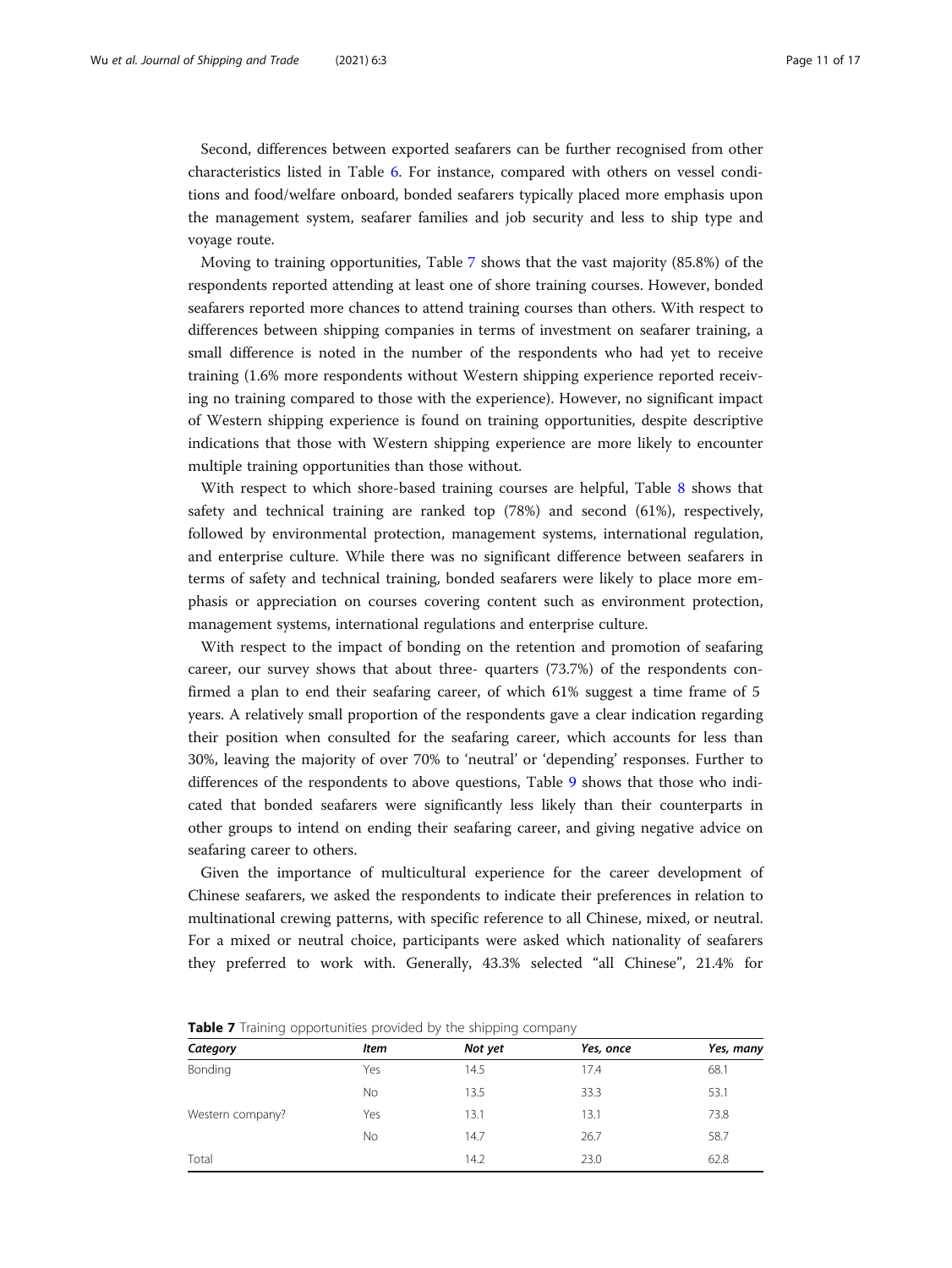| No.                      | Content                   | No. | %    | <b>Bonding</b> |      |
|--------------------------|---------------------------|-----|------|----------------|------|
|                          |                           |     |      | No             | Yes  |
|                          | Safety culture            | 248 | 78.0 | 79.6           | 77.8 |
| $\overline{\phantom{a}}$ | Technic skills            | 194 | 61.0 | 56.1           | 64.2 |
| 3                        | Environmental protection  | 145 | 45.6 | 40.8           | 47.6 |
| $\overline{4}$           | Management system         | 121 | 38.1 | 28.6           | 42.9 |
| 5                        | International regulations | 108 | 34.0 | 24.5           | 38.7 |
| 6                        | Enterprise culture        | 66  | 20.8 | 12.2           | 25.0 |

<span id="page-11-0"></span>**Table 8** Use/helpfulness of training courses (%) by type of bonding (%)

Notes: bold as to indicate statistical significance

"neutral", 35.4% for "mixed". Among those who select "neutral" or "mixed", 66.7% gave their preference as Europeans, 47% to Filipinos, 16% to Indians, and 31% to others.

Regarding differences between groups in relation to multinational crewing patterns, Table [10](#page-12-0) shows the variations by selected factors: age, education, seafaring length, rank, employment status, mobility experience, bonding, and others. It seems that the preference for multinational crewing patterns are more likely found among those who are younger (< 30 years old), bonded, university graduates, junior officers, crew agency seafarers, having past multinational working experience as well as those whose are currently working in Western or Chinese-background shipping companies. It is also clear that the preference for the all-Chinese crewing patterns was most related to those who were older ( $>$  = 40 years old), with greater seafaring experience (> 10 years), had a secondary education, were senior officers and ratings, were SOE employees and free seamen, were highly mobile and reported being no bonded, as well as those who didn't already possess a multicultural working experience.

From the perspective of the shipping company, whether seafarers and cadets have multinational working opportunities appears largely dependent upon a trade-off between crew career development and manning cost. This is explained as follows:

"Comparing with the multinational crewing pattern for Chinese crews, many crewing agencies prefer a whole Chinese crewing pattern for two reasons: easier for management and more profits. For the purpose of seafaring career development, a multinational crewing pattern would be more beneficial to Chinese seafarers, but the shipping company may also give their preference to whole Chinese crews in order to reduce the manning costs." (Capt. D, a Hong Kong ship owner representative)

| Item     | End of seafaring career? |      | Advising seafaring career |                |                 |  |  |
|----------|--------------------------|------|---------------------------|----------------|-----------------|--|--|
|          | Yes                      | Νo   | <b>Negative</b>           | <b>Neutral</b> | <b>Positive</b> |  |  |
| Bonded   | 71.4                     | 28.6 | 11.9                      | 73.8           | 14.3            |  |  |
| Neutral  | 77.6                     | 22.4 | 26.2                      | 67.2           | 6.6             |  |  |
| Detached | 88.2                     | 11.8 | 24.3                      | 64.9           | 10.8            |  |  |
| Total    | 73.7                     | 26.3 | 16.2                      | 71.1           | 12.7            |  |  |

**Table 9** Planning to end of, or advising seafaring career by bonding (%)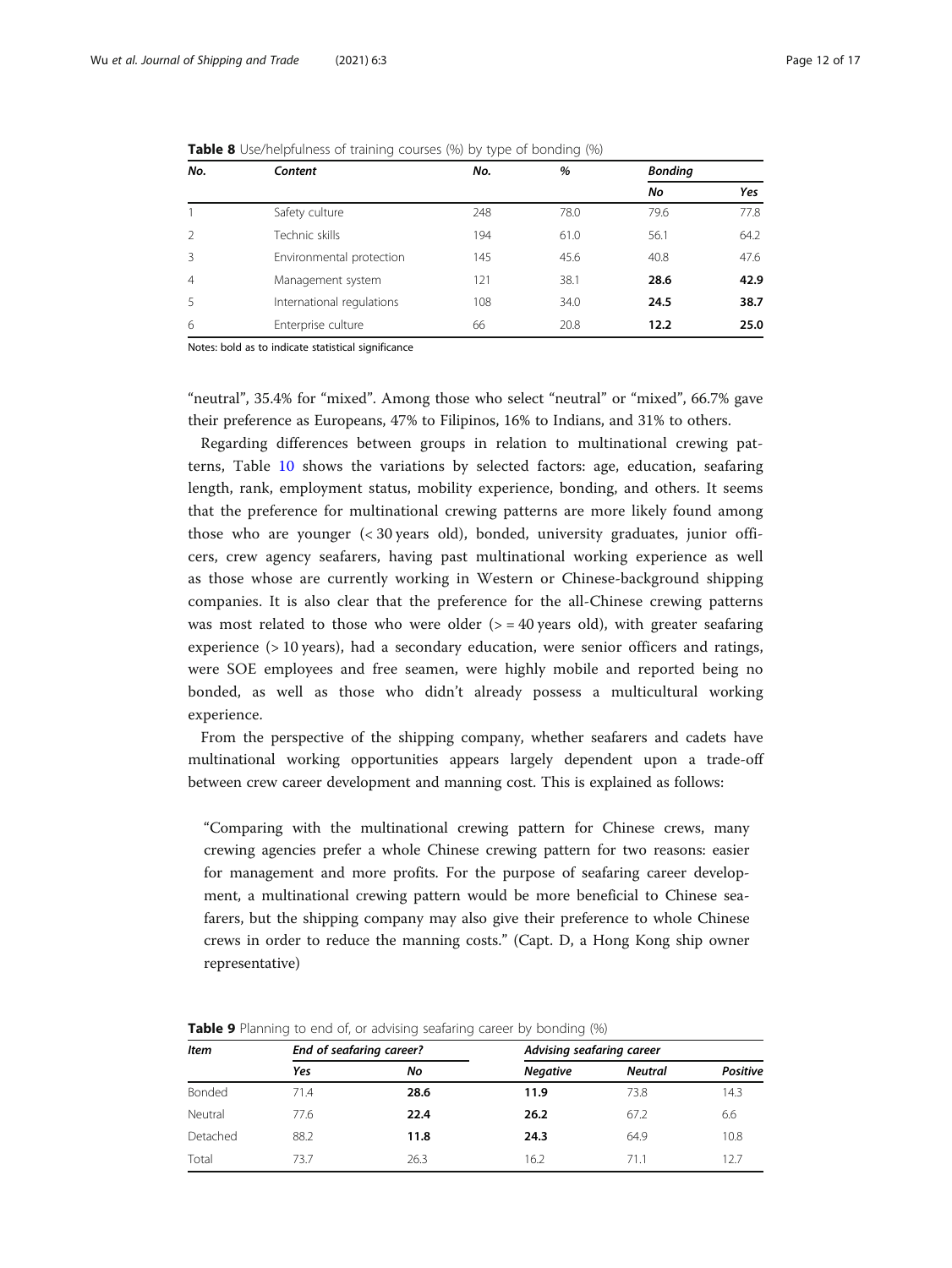| Category              | <b>Item</b>    | No. | <b>All Chinese</b> | <b>Neutral</b> | <b>Mixed</b> |
|-----------------------|----------------|-----|--------------------|----------------|--------------|
| Age band              | $<$ 30 years   | 84  | 25.0               | 33.3           | 41.7         |
|                       | 30-39 years    | 91  | 47.3               | 16.5           | 36.3         |
|                       | $>$ = 40 years | 79  | 58.2               | 13.9           | 27.8         |
| Education             | University     | 56  | 28.6               | 21.4           | 50.0         |
|                       | Vocational     | 121 | 40.5               | 19.8           | 39.7         |
|                       | M. School      | 75  | 57.3               | 24.0           | 18.7         |
| Seafaring length      | $<=5$ years    | 86  | 32.6               | 25.6           | 41.9         |
|                       | 6-10 years     | 74  | 40.5               | 20.3           | 39.2         |
|                       | $> 10$ years   | 92  | 55.4               | 17.4           | 27.4         |
| Rank                  | Senior officer | 86  | 53.5               | 15.1           | 31.4         |
|                       | Junior officer | 80  | 22.5               | 23.8           | 53.8         |
|                       | Rating         | 88  | 52.3               | 25.0           | 22.7         |
| Employment status     | SOE            | 40  | 52.5               | 10.0           | 37.5         |
|                       | Crewing agent  | 94  | 26.6               | 25.5           | 47.9         |
|                       | Freeman        | 114 | 55.3               | 20.0           | 24.6         |
| Mobility: crew agent  | One only       | 122 | 32.0               | 23.0           | 45.1         |
|                       | 2-3 times      | 73  | 49.3               | 17.8           | 32.9         |
|                       | > 3 times      | 21  | 57.1               | 19.0           | 23.8         |
| Bonding               | Yes            | 168 | 36.9               | 21.4           | 41.7         |
|                       | <b>No</b>      | 81  | 53.1               | 22.2           | 24.7         |
| Multinational crewing | Yes            | 148 | 31.8               | 19.6           | 48.6         |
|                       | <b>No</b>      | 97  | 57.7               | 24.7           | 17.5         |
| Ship manager          | Wester         | 71  | 33.8               | 12.7           | 53.5         |
|                       | Chinese        | 120 | 35.0               | 23.3           | 41.7         |
|                       | Other Asian    | 77  | 46.8               | 23.4           | 29.9         |
| Total                 |                | 254 | 43.3               | 21.3           | 35.4         |

<span id="page-12-0"></span>

| Table 10 Preference of multinational crewing pattern by selected factors |  |
|--------------------------------------------------------------------------|--|
|--------------------------------------------------------------------------|--|

With respect to the future of Chinese seafarer supply to international shipping, respondents were asked to offer their comments on the trend: growth, neutral or a decline. Generally, 37.8% shared positive views of growth, 31.5% negative views of decline, leaving 30.7% as neutral. As shown in Table 11, different groups held distinct views on the future of Chinese exporting seafarers. The positive view was more likely to come from

| Category | Item           | No. | <b>Decline</b> | <b>Neutral</b> | Growth |
|----------|----------------|-----|----------------|----------------|--------|
| Age band | $<$ 30 years   | 74  | 21.6           | 37.8           | 40.5   |
|          | 30-39 years    | 88  | 26.1           | 27.3           | 46.6   |
|          | $>$ = 40 years | 92  | 44.6           | 28.3           | 27.3   |
| Rank     | Senior officer | 87  | 43.7           | 23.0           | 33.3   |
|          | Junior officer | 72  | 26.4           | 31.9           | 41.7   |
|          | Rating         | 95  | 24.2           | 36.8           | 38.9   |
| Bonding  | Yes            | 177 | 25.4           | 31.6           | 42.9   |
|          | <b>No</b>      | 75  | 45.3           | 29.3           | 25.3   |
| Total    |                | 254 | 31.5           | 30.7           | 37.8   |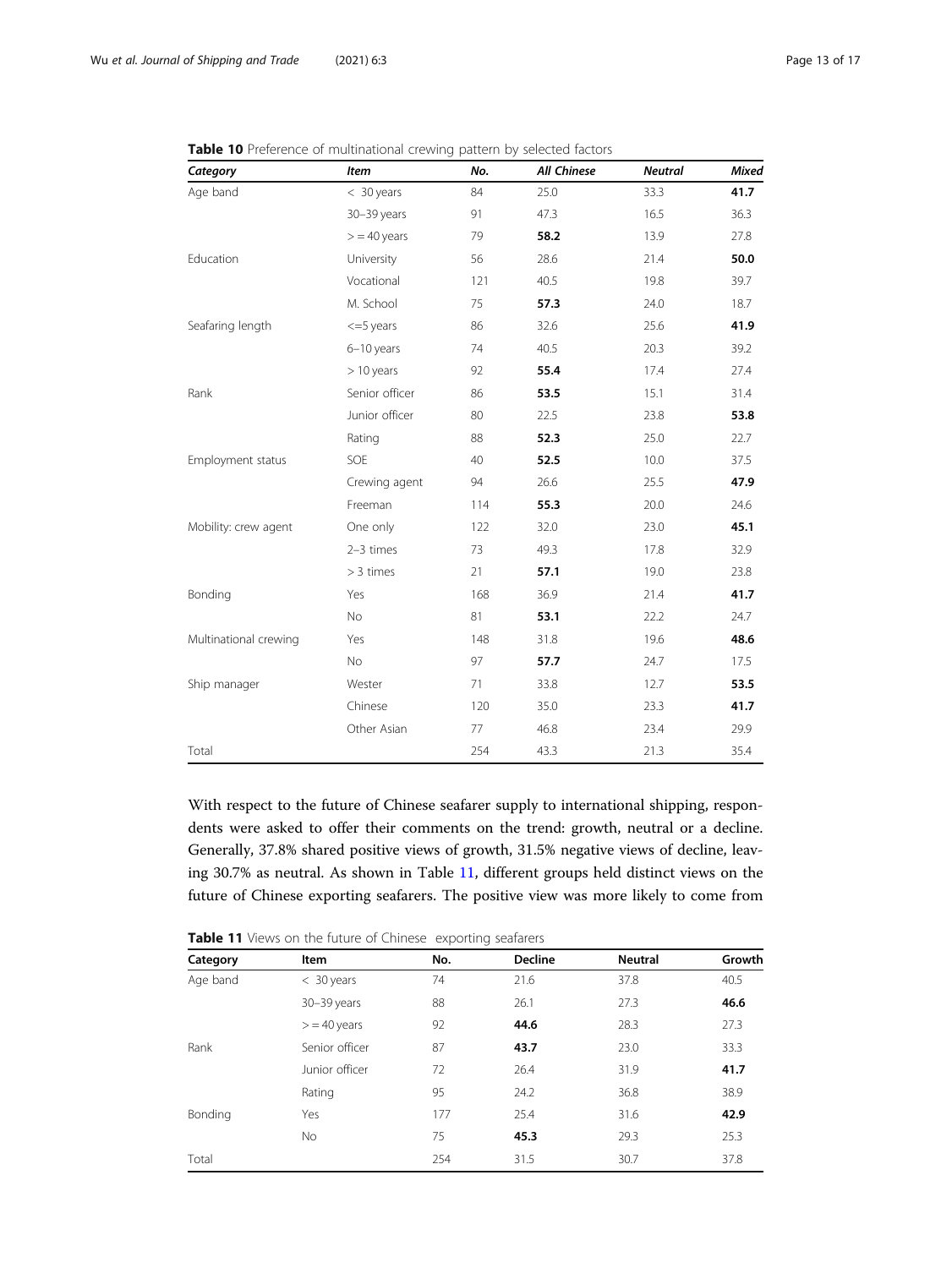those in the middle age bracket (30–39 years old), junior officers, and career-oriented, satisfied and attached seafarers, while negative prediction was more likely to be expressed by older  $(>= 40 \text{ years})$ , senior officers and seafarers reporting an absence of bond.

#### Research findings, conclusions and policy recommendations

This paper looked at the bond of Chinese-exported seafarers to international shipping companies and the subsequent impact on their career development. Based on interviews and survey findings, this report draws upon data analysis to identify features of bonding and the factors underpinning it, and the impact on their retention and career development in this sector. Accordingly, a number of research findings and conclusions are highlighted, as follows.

First, our survey indicates that the majority (58.7%) of the respondents did not report a bond with the shipping companies, but wished to develop such a feeling or close relationship with the latter. This can be shown as 68.4% reported feeling being a member, or desired to be a member, of foreign shipping companies. For Chinese seafarers, the bond is referred to as a relationship with shipping companies involving mutual trust, respect and long-term service. Nearly 20% (more precisely, 19.7%) were neutral in their responses (some of them even uncertain) and the remaining (11.9%) did not identify as sharing any bond.

Second, bonding cannot be narrowly understood as an economic matter. Instead, it reflects the need to recognise, consent or integrate into management systems, safety culture, and values of the shipping company workers are serving. It also reflects the seafarers' desire for the shipping companies to respect and appreciate their contributions, and to promote career development and recognise the difficulties that their families face (especially with respect to family emergencies), so that they can provide longer term service. Different degrees of bonding were identified: 60% of the seafarers demonstrated "feeling like a member of the company", while 40% expressed their desire to "have such a feeling".

Third, it is confirmed that there is a relationship between bonding and the retention of Chinese crews: 77.2% of bonded respondents have been in long-term service with the same company; a value nearly 10% higher than the average of long-term servicing respondents. Furthermore, the respondents who signed onto long-term contracts with crewing agencies were 15% more likely to indicate a bond. Furthermore, we identified the following factors related to bond, including: education (vocational education in particular), multinational crewing experience, and cultural background of the shipping company (Chinese companies from Hong Kong, Singapore and Taiwan). However, highly mobile "free seamen" did not necessarily report weaker bonding. This finding is exemplified by the chief engineer in Section 3, who indicated having to leave to find a suitable shipping company to which he could share the same value or identity.

Fourth, the formation of bond and factors underpinning it can be further explored through the criteria in their preferences for selecting shipping companies. The survey results showed that 71.7% of the respondents were concerned about a "decent wage", which was ranked at fourth behind the conditions of the ship, the management system and the safety culture of the individual shipping companies. More than two-thirds paid attention to whether the shipping companies looked at "taking care of crew families",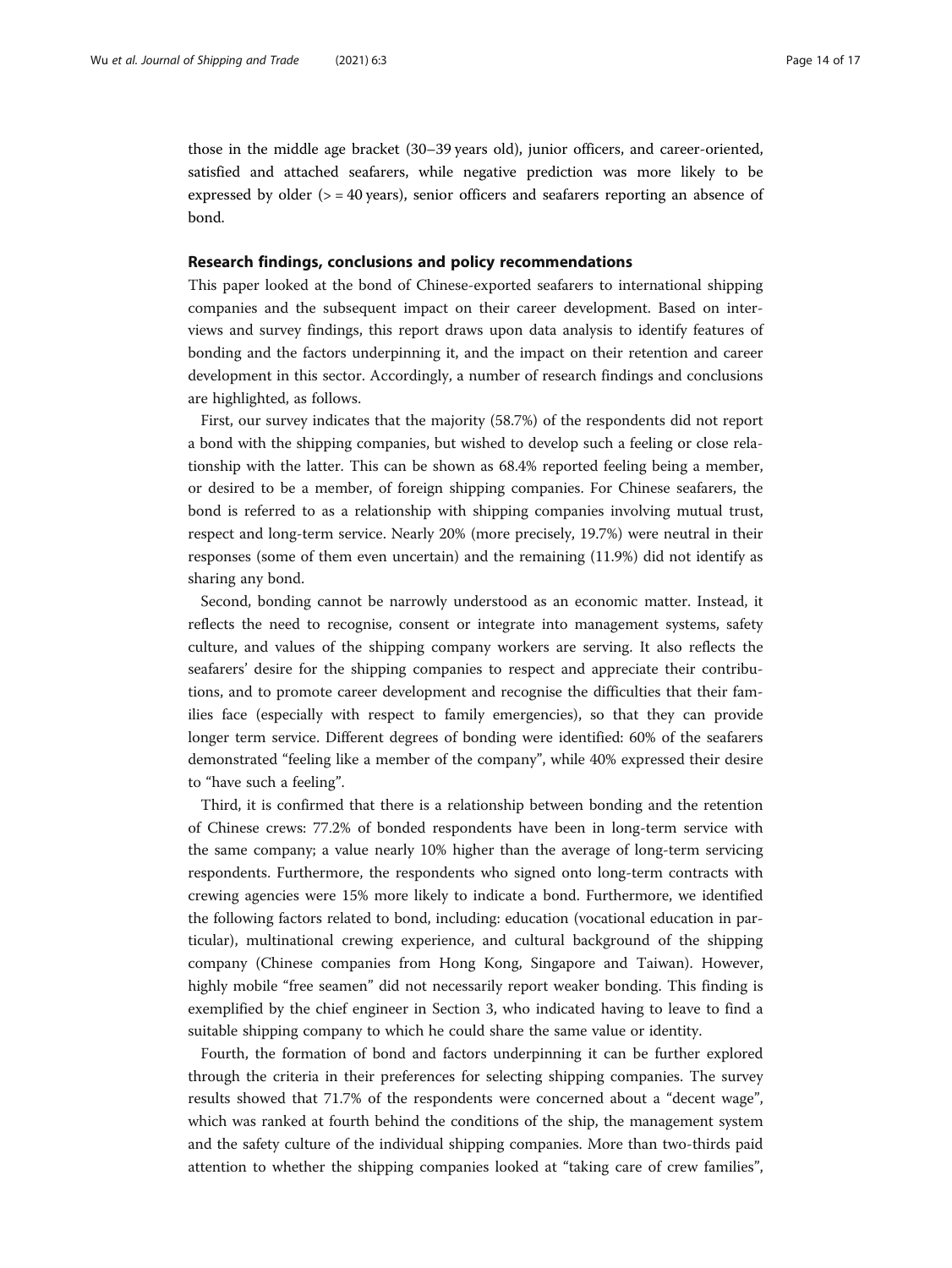"job security" and "food and welfare onboard", ranking fifth to seventh, respectively. The key difference between bonded and detached exported seafarers was the order or priority given to the factors above. For example, the former tended to prioritise safety culture while the latter did so with the "ship condition". In addition, bonded seafarers appeared to pay less attention to "food welfare" than their detached counterparts.

Fifth, the formation and development of bonding was closely related to training investment of the shipping companies. For example, bonded respondents reported more opportunities to attend training courses, especially those related to management systems, international regulations and company culture.

Six, under the existing seafarer exporting system, the long-term cooperation between foreign shipping companies and Chinese crewing agencies was crucial in facilitating bonding which can be seen from two aspects: a) crewing agencies can recruit and manage Chinese crews on behalf of the shipping companies, a solid foundation for the formation and development of bonded seafarers. This can be illustrated by over-three quarters of "crewing agency seafarers" (i.e. signed long-term contract with crewing agencies) falling into bonded seafarers; b) the crewing agencies can serve as a channel for those highly skilled and bonded "free seamen" to access and service in partnership companies. The latter is mainly reflected in the fact that seafarers with high mobility were not necessarily people reporting weaker bonds, but indeed might be serving on a suitable shipping company for long-term service.

Seventh, bonding has an impact not only on personal seafaring careers but also on social contacts (e.g. relatives, friends, classmates, etc.). With regards to the former, bonded seafarers were less likely to plan the end of their seafaring career than their counterparts without bonds. Additionally, more than 40% of the bonded respondents preferred to work within a multinational crewing pattern, compared with nearly 60% of the respondents reporting no bond, who gave their preference to work within an all-Chinese crewing pattern. When consulted about following an exported seafarer career, bonded seafarers appeared to be cautiously supportive of the career path, contrary to those without bonds.

Eighth, with respect to the future of Chinese exported seafarers, nearly 40% of respondents were optimistic, with the bonded respondents expressing this optimism significantly more than detached counterparts.

Based upon the preceding research findings, we would like to offer the following policy recommendations to key stakeholders:

- 1) Foreign shipping companies: bonding is an important element of the company's competitiveness so it is advisable to establish a partnership with Chinese crews by many measures, such as: increasing cadet opportunities for university graduates; career planning, multinational crewing patterns for cadets, shore-based job opportunities for excellent seafarers; taking care of their families, and allowing early disembarking in case of family emergencies; sharing company identity and values via various training courses; decent payment and bonuses; a special fund or loan programme in China for those outstanding Chinese young people.
- 2) Chinese crewing agencies: long-term cooperation with shipping companies prompting mutual trust and commitment to Chinese seafarers; strict implementation of contracts/agreements in terms of recruitment, training and boarding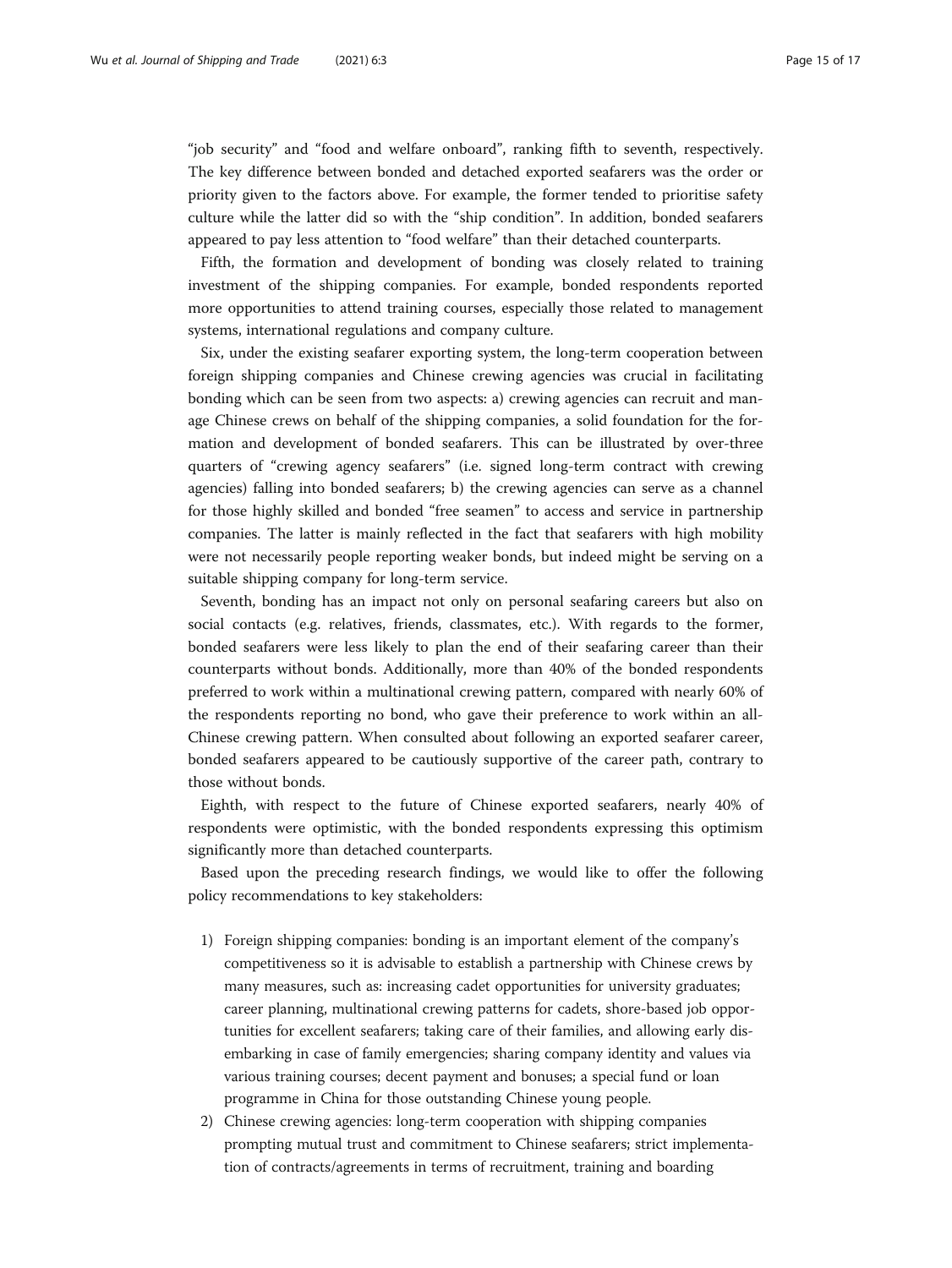arrangement for Chinese crews; best service and support to Chinese crews to develop attachment and cope with the difficulties facing their families; jointly reject vicious competition at the expense of the decline of Chinese seafarers' attachment.

- 3) Chinese exported seafarers: creating a favourable atmosphere for bonding among exported seafarers; making an effort to integrate into shipping companies; protecting/promoting the company brand by providing excellent service onboard; taking the initiative to communicate with shipping companies directly to reflect voices, opinions and requests of Chinese crews, and to ensure their legitimate rights, interests and need to be heard and respected.
- 4) Chinese government: bonding should become a part of the governmental strategy to develop seafarer supply and its "Belt and Road Initiative" by following measurements: encouraging training investment on Chinese seafarers; further opening the seafaring labour market to attract shipping companies; promoting good practices in the bonding between Chinese seafarers and shipping companies; encouraging foreign shipping companies to establish a special funding or loan programme in China to attract and provide training opportunities to committed younger people joining seafaring career.
- 5) International organisations (International Labour Organisation, International Maritime Organisation, International Chamber of Shipping, International Transport Workers' Federation, etc.): the bond of seafarers to shipping companies should be listed as a theme of the International Seafarers' Day in order to promote mutual trust, respect, and long term collaboration between shipping companies and seafarers, together with blacklisting of those shipping companies who treat seafarers poorly (e.g. delayed payment).

#### Acknowledgements

Special thanks is given to Dr. & Capt. Jaime Veiga, Senior Project Officer of European Maritime Safety Agency (EMSA) for his comments on early drafts, Professor Ken Kamoche of NUBS for his encouragement and support to this project. We would like to thank those who made a contribution in the different stages of the project implementation: Capt. WANG Jiyuan, Mr. Mr. LIU Shijun, and Capt. SHANG Jingnong from Sinocrew Maritime Services; Capt. WANG Gongbo and Ch. Engine WANG Meng from Tai Chong Cheang Steamship Co. Limited (TCC); Ms. ZHU Huimin from Dalian Maritime University; Capt.DING Yonggang and Ms. Lisa Li from Fleet China; Capt. ZHOU Yinghui, Dalian Huayang Marine; Capt. GUO Xiaoxin, China Quanzhou International Economic Technology Corporation; Mr. DANG Zhongzhi, China Marine & Seamen Service Dalian Corporation; Mr. LI Liyuan from K-Line Ship Management Co. Ltd. We appreciate for two anonymous reviewers for positive comments and constructive suggestions.

#### Authors' contributions

Bin Wu was responsible for the survey design and implementation in China, data analysis and report preparation. Glory Gu contributed to the dissemination and collection of survey questionnaire, and preparing one chapter. Chris James Carter contributed to data analysis and development of analysis framework. All authors read and approved the final manuscript.

#### Authors' information

Dr. Bin Wu is a Senior Research Fellow in Haydn Green Institute for Innovation and Entrepreneurship, Nottingham University Business School. Before joining University of Nottingham in 2007, he had worked at the Seafarers International Research Centre (SIRC) at Cardiff University for 7 years leading a global seafaring labour market survey, and conducting many empirical researches on the mobility and career development of Chinese seafarers in the global labour market, Chinese entrepreneurship and ethnic community in Italy.

Mr Glory Gu is a Regional Director of FLEET Management Limited in China, the world's third largest ship management company based in Hong Kong. He had serviced Dalian Ocean Shipping Company for 23 years with various posts from crew member onboard to Director of Dalian COSCO Seafarer Management Company. He has research interests on the theory and policy issues related to the transformation, regulation and management of Chinese seafaring labour market for international shipping.

Dr. Chris James Carter is an Assistant Professor in Entrepreneurship and Innovation at the Haydn Green Institute for Innovation and Entrepreneurship, Nottingham University Business School. With an academic background in Occupational Psychology and the Digital Economy, Dr. Carter holds research interests in digital entrepreneurship, reputation management, entrepreneurial creativity, enterprise education and social media research ethics.